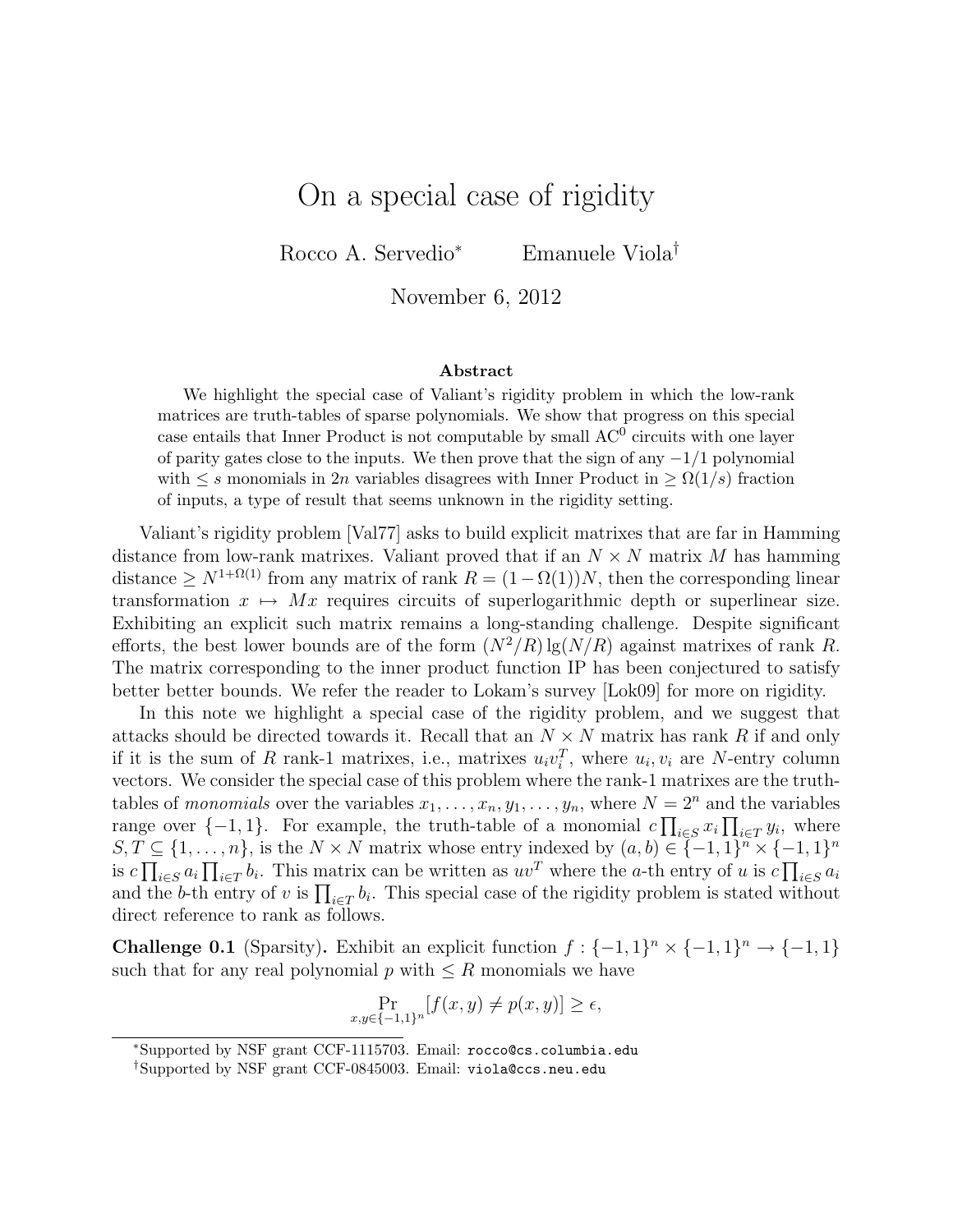for as large  $\epsilon$  as possible.

Again,  $\epsilon = \Omega(\lg(2^n/R)/R)$  follows from the rigidity bounds.

The concurrent work [RV12] raises a similar challenge for low-degree (as opposed to sparse) polynomials.

Motivation:  $AC^0$  with parity gates. Besides hopefully paving the way for the original rigidity question, a motivation for making progress on Challenge 0.1 is that stronger bounds would yield new circuit lower bounds. Let  $AC^0$ - $\oplus$  denote the class of  $AC^0$  circuits augmented with a bottom level (right before the input bits) of parity gates. To our knowledge, it is not known whether the Inner Product function IP is computable by poly-size  $AC^0$ - $\oplus$  circuits:

**Challenge 0.2.** Show that IP cannot be computed by poly-size  $AC^0$ - $\oplus$  circuits.

Challenge 0.2 seems open even for  $AC^0$ - $\oplus$  circuits of depth 4, but it is known to be true for  $AC^0$ - $\oplus$  circuits of depth 3, i.e. poly-size DNF- $\oplus$  circuits. Indeed, it follows from Fact 8 in [Jac97] that any function computable by such circuits has 1/poly correlation with parity on some subset of the variables, but it is well-known that IP has exponentially small correlation with parity on any subset of the variables.

Solving Challenge 0.2 is a step towards a more thorough understanding of  $AC^0$  with parity gates. For example, no strong correlation bound is known for this class, see e.g. [SV10]. In fact, this is not even known for  $AC^0$ - $\oplus$ , and IP is a natural candidate.

Next we formally connect the two challenges.

**Claim 0.3.** Suppose that IP on 2n variables has  $AC^0 \oplus$  circuits of polynomial size. Then for any b there exists c and a polynomial  $p(x, y)$  with  $\leq 2^{\lg^c n}$  monomials such that

$$
\Pr_{x,y}[p(x,y) \neq \text{IP}(x,y)] \leq 2^{\lg^b n}.
$$

*Proof.* Let C be a depth- $(d+1)$  AC<sup>0</sup>- $\oplus$  circuit that computes IP over 2n input bits  $x_1, \ldots, x_n$ ,  $y_1, \ldots, y_n$ . Let  $N = \text{poly}(n)$  denote the number of parity gates at the leaves. Let C' be the depth-d AC<sup>0</sup> circuit obtained by replacing the *i*-th parity gate by a fresh input variable  $z_i$ (so C' is a circuit over N input bits  $z_1, ..., z_N$ ).

Let D be the distribution over  $\{-1,1\}^N$  induced by drawing a uniform random input x from  $\{-1,1\}$ <sup>n</sup> and setting  $z_i =$  the value of the *i*-th parity gate on x (the draw from D is the string  $z \in \{0,1\}^N$ ). Let  $\epsilon := 1/2^{\lg^c n}$ . Lemma 5.1 and Corollary 5.2 of [ABFR94] tell us that there is a polynomial  $p(z_1, \ldots, z_N)$  of degree  $(O(\lg(n))^{2d})$  that computes  $C'(z)$  for a  $(1 - \epsilon)$ fraction of all inputs drawn from D. Since p has degree  $(O(\lg n))^{2d}$  it must have  $\leq n^{(O(\lg n))^{2d}}$ monomials. Now let  $q(x_1, ..., x_n, y_1, ..., y_n)$  be the polynomial obtained by substituting in the *i*-th parity (monomial) for  $z_i$  in p. q has no more monomials than p, and q computes IP on  $(1 - \epsilon)$  fraction of all inputs drawn from  $\{-1, 1\}^n$ .  $\Box$ 

We note that for Valiant's connection to lower bounds, we need rank  $R = \Omega(N)$ , whereas for sparsity much smaller rank  $R = \text{poly}\lg N$  suffices. In both cases we need to go beyond error  $1/R$ .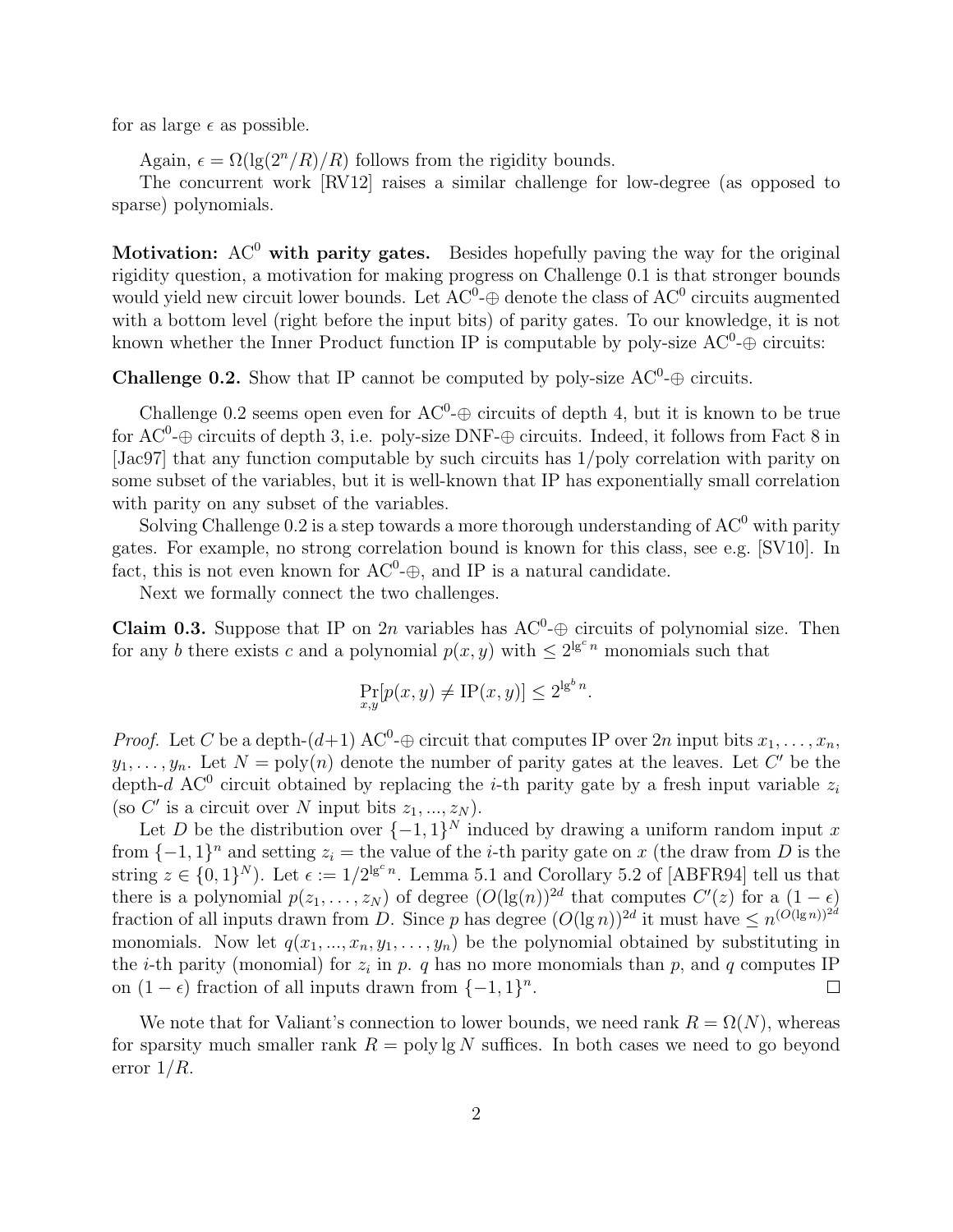**Sign-rank.** The sign-rank of a  $-1$ , 1 matrix M is the minimum rank of a matrix that agrees in sign with M in every entry. Forster proved [For02] that the  $N \times N$  matrix corresponding to IP has sign-rank  $\geq \sqrt{N}$ .

For sparsity, we can prove a stronger type of bound where we also allow errors. As far as we know such a result is not known for sign-rank. Perhaps this gives hope that progress on Challenge 0.1 may be within reach.

**Theorem 0.4.** Let p be a polynomial in n variables with  $\leq s$  monomials. Consider the inner-product function IP $(x, y)$  where  $|x| = |y| = n/2$ . Then

$$
\Pr_{x,y}[\text{sign}(p(x,y)) \neq \text{IP}(x,y)] \ge (1 - s/2^{n/2}) \cdot (1/s) = \Omega(1/s).
$$

The proof of Theorem 0.4 relies on the following lemma.

**Lemma 0.5.** Let p be a  $-1/1$  polynomial on n variables with  $\leq s$  not monomials and not containing the monomial (parity)  $t(x)$ . Then sign $(p(x))$  disagrees with  $t(x)$  on at least  $2^n/s$ points.

*Proof of Theorem 0.4 assuming Lemma 0.5.* Let p be a polynomial with  $\leq s$  monomials over variables x, y where  $|x| = |y| = n/2$ . A uniform random choice of y reduces IP to parity over a uniform random subset of variables  $x_1, \ldots, x_{n/2}$ . But fixing y does not change the set of monomials of  $p$  in  $x$  (it merely changes the sign of the coefficients). So with probability  $\geq 1 - s/2^{n/2}$  a uniform random choice of y reduces to the setting of Lemma 0.5, in which p is reduced to a polynomial with  $\leq s$  monomials over  $n/2$  x-variables and IP is reduced to a parity over x-variables not contained in  $p$ . Hence the overall error probability over a random choice of both x and y is  $\geq (1 - s/2^{n/2}) \cdot (1/s)$ .  $\Box$ 

Before proving Lemma 0.5 in the next section we remark that it is essentially tight: for  $s = 2<sup>k</sup> - 1$ , there is a polynomial p of sparsity s that does not contain the monomial t but computes t exactly on all but  $2^n/(s+1)$  inputs. We show next a construction for  $t = 1$ , i.e. the parity on 0 variables, so  $p$  is not allowed to have a constant term. (Given such a construction p then  $p \cdot t$  is a construction for any monomial t.

For sparsity  $s = 1$  we take  $p = x_1$  and the error is  $1/2$  (p is wrong exactly when  $x_1 = -1$ ); for sparsity  $s = 3$  we take  $p = x_1 + x_2 \cdot (1 - x_1)$  and the error is  $1/4$  (p is wrong exactly when  $x_1 = -1, x_2 = -1$ ; for sparsity  $s = 7$  we take  $p = x_1 + x_2(1 - x_1) + x_3(1 - x_1)(1 - x_2)$  and the error is  $1/8$  (p is wrong exactly when  $x_1 = -1, x_2 = -1, x_3 = -1$ ); and so on.

## 0.1 Proof of Lemma 0.5

First, our polynomials are multi-linear without loss of generality. Recall that such a polynomial p in n variables is syntactically zero if and only if  $p(x) = 0$  for every  $x \in \{-1, 1\}^n$ . [Sch80, Zip79] The proof is by contradiction, so we suppose that the conclusion does not hold, i.e.  $sign(p(x))$  disagrees with  $t(x)$  on fewer than  $2^n/s$  points.  $(p(x) = 0$  counts as a disagreement; alternatively, we can assume that  $p(x) \neq 0$  for every x without loss of generality.) We show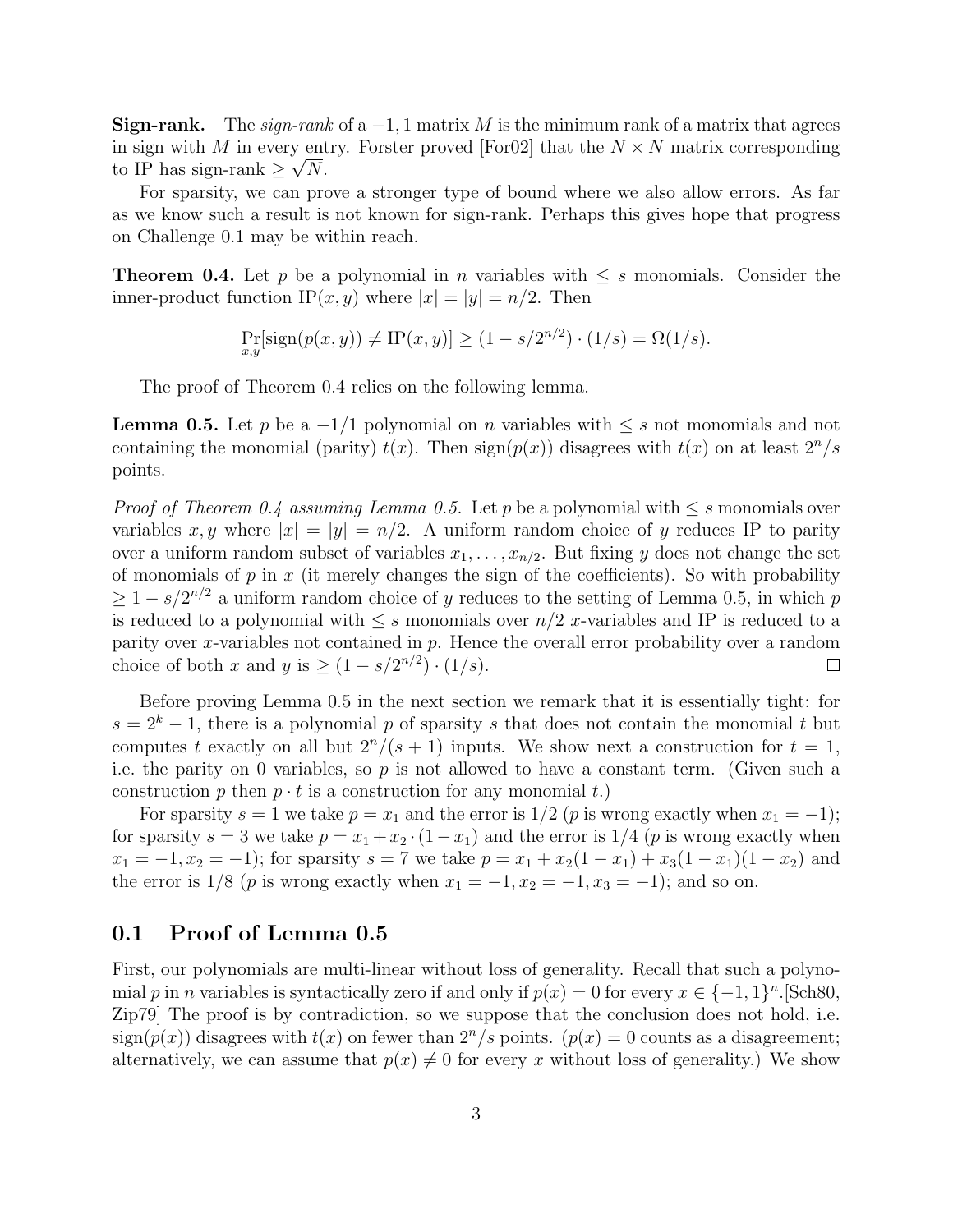below how to construct a non-zero polynomial g such that  $g(x) = 0$  on the few  $\left( \langle 2^n/s \rangle \right)$ disagreement points, and moreover the monomials of  $p \cdot g^2$  still do not contain  $t(x)$ . Given such a g we observe that the polynomial  $p \cdot g^2$  is non-zero and always agrees in sign with t, but on the other hand  $E[p \cdot g^2 \cdot t] = 0$ . This is a contradiction.

The construction of g. We identify monomials with elements of  $\{0,1\}^n$  in the obvious way. Note that product of monomials corresponds to bit-wise addition mod 2. Let B be the set of monomials of p, so  $s = |B|$ . Let t be a monomial not present in B. We construct a set M of size  $|M| \geq 2^n/|B|$  such that  $t \notin M + M + B$ , where  $S + T := \{s + t : s \in S, t \in T\}$ .

Then we define q to be a polynomial with the monomials in  $M$ . We set the coefficients of the monomials in M so that  $g(x) = 0$  for  $|M| - 1$  inputs x, and still have g be a non-zero polynomial. This is possible because we have a homogeneous system of  $|M| - 1$  equations in |M| variables.

The condition  $t \notin M + M + B$  translates to the condition that  $p \cdot g^2$  does not contain the monomial  $t$ .

**The construction of M.** Call a pair  $(M, G)$  good if for every  $g \in G$ ,  $2(M \bigcup g) + B$  does not contain t. For simplicity here and below we write q for the set  $\{q\}$ .

The next two claims allow us to construct a pair  $(M, G)$  that is good and where  $|M| \geq$  $2^n/|B|$ , as desired.

Claim 0.6.  $(\emptyset, \{0,1\}^n)$  is good.

*Proof.* In this case  $2(M \bigcup g) + B = g + g + B = B$ , which does not contain t by assumption.  $\Box$ 

**Claim 0.7.** If  $(M, G)$  is good then for any  $g \in G$ ,  $(M \bigcup g, G \setminus (B + t + g))$  is also good.

*Proof.* Suppose by contradiction that there is  $g' \in G \setminus (B+t+g)$  such that  $t \in 2(M \bigcup g \bigcup g')$ + B.

Recall  $t \notin 2(M \bigcup g) + B$ , and  $t \notin 2(M \bigcup g') + B$ , because both g and g' are in G, and  $(M, G)$  is good.

Hence  $t \in 2(g \bigcup g') + B$ .

Recall again that  $t \notin B$  by assumption.

Hence  $t \in g + g' + B$ , but this contradicts the choice of g'.

We remark that the proof of Lemma 0.5 in this section may be viewed as a generalization of an argument from [ABFR94]. In the latter the polynomial p has degree d, so B's elements are just strings in  $\{0,1\}^n$  of weight  $\leq d$ , and one defines M to be the set of all strings of weight less than  $(n - d)/2$ . Our proof employs a slightly more involved greedy construction.

 $\Box$